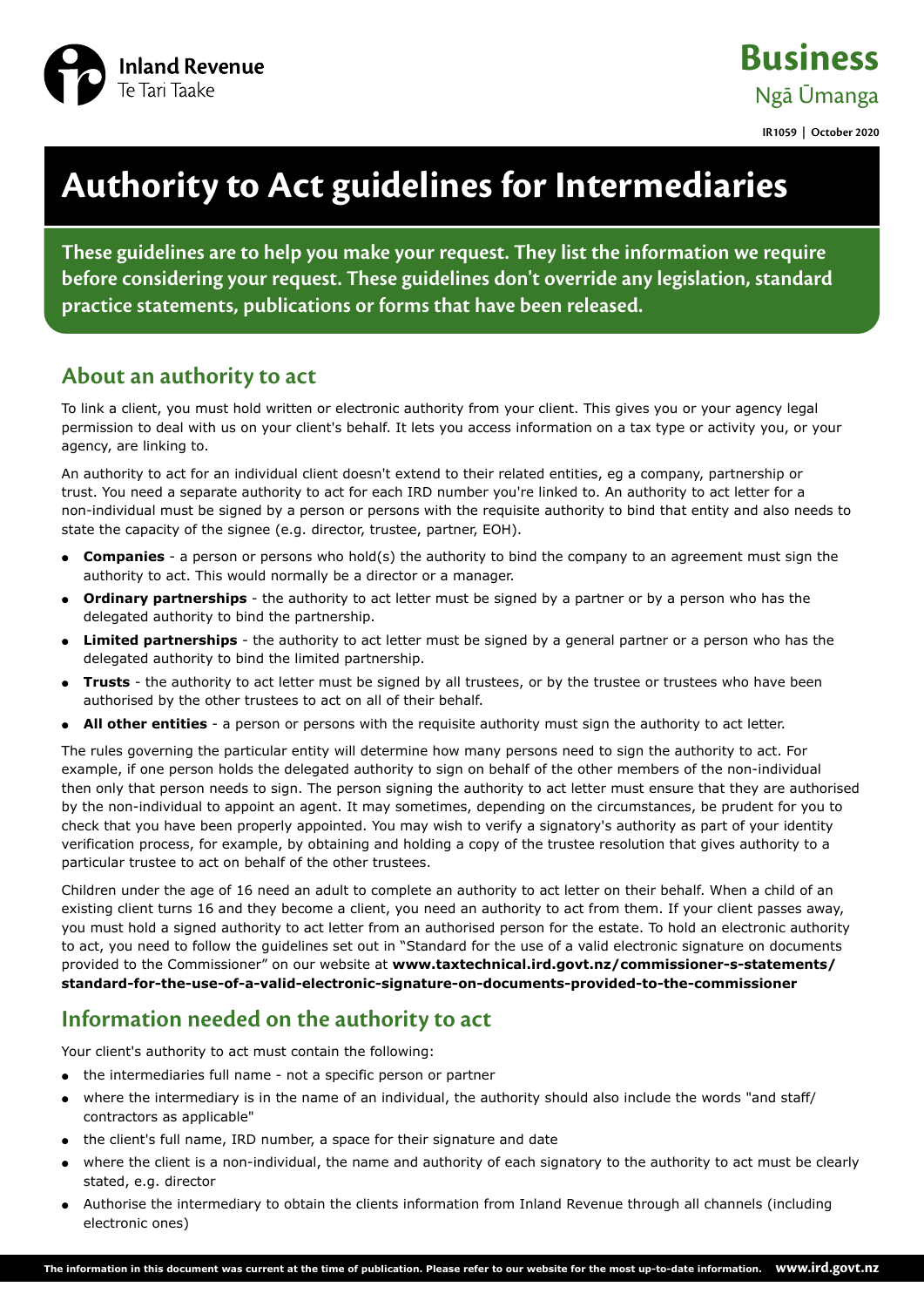- the authority given to obtain information for all/xxx tax types
- if there's an agreement to sign on behalf of the client, stipulate this in the authority
- if a trust account is to be used for client refunds, the client must be made aware of this in the authority.

If a client has been delinked for any reason, you need a new authority to act letter or electronic authority before you can re-link them.

**Note:** You can't link clients for child support tax types. The client must give written authority to Inland Revenue by either writing a letter or completing an *Elect someone to act on your behalf (IR597)* form.

Here is an example of an authority to act:

### **Authority to act**

Authority is given to *(insert name of business here)* **and staff and** staff and contractors (if applicable) to act on behalf of the entities listed below to obtain information from Inland Revenue about (tick one):

ALL tax types *or*

The following tax types: (*list tax types here*)

This includes authority to obtain information from Inland Revenue through all channels (including electronic)

\*Authority is given to redirect any refunds to the agents trust account for the entries listed below (*delete if not applicable*)

\*Authority is given to sign on behalf of the entities listed below (*delete if not applicable*)

#### **Individual:**

| Full name | IRD# | Signature | Date |
|-----------|------|-----------|------|
|           |      |           |      |
|           |      |           |      |

*An adult is able to sign on behalf of a child under 16, when the child turns 16, they are required to sign an A2A themselves*

*If an individual passes away a new A2A is required to be completed and signed by an authorised person for the estate*

#### **Non-Individual:**

| Entity's name | Entity's<br>IRD# | Representative's<br>name | Representative's<br>position | Signature | Date |
|---------------|------------------|--------------------------|------------------------------|-----------|------|
|               |                  |                          |                              |           |      |
|               |                  |                          |                              |           |      |
|               |                  |                          |                              |           |      |
|               |                  |                          |                              |           |      |
|               |                  |                          |                              |           |      |
|               |                  |                          |                              |           |      |
|               |                  |                          |                              |           |      |
|               |                  |                          |                              |           |      |

*Refer to the IR1059 to identify who is able to sign on behalf of a non-individual*

 *If a client has been delinked for any reason, you need a new authority to act letter or electronic authority before you can re-link them*